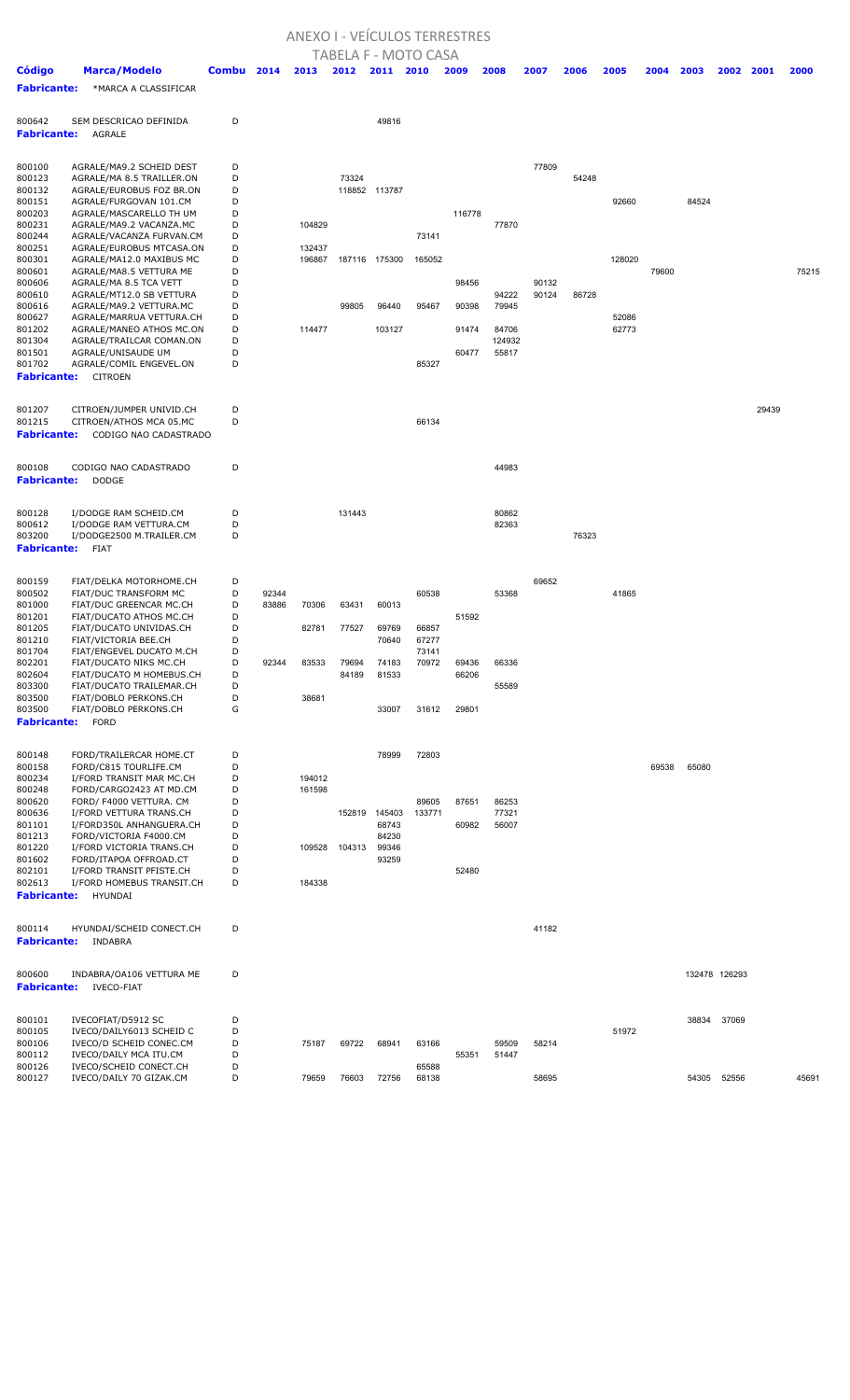| Código             | <b>Marca/Modelo</b>                                  | <b>Combu</b> | 2014   | 2013            | 2012   | 2011           | 2010   | 2009   | 2008            | 2007           | 2006   | 2005   | 2004   | 2003           | 2002                 | 2001          | 2000             |
|--------------------|------------------------------------------------------|--------------|--------|-----------------|--------|----------------|--------|--------|-----------------|----------------|--------|--------|--------|----------------|----------------------|---------------|------------------|
| 800130             | IVECO/DAILY 55 GIZAK.CM                              | D            |        |                 | 74709  |                | 58544  | 55788  |                 | 51514          |        |        |        |                |                      |               |                  |
| 800218             | IVECOFIAT/DAILYCIRILO.MC                             | D            |        |                 | 91354  |                |        | 71726  |                 |                |        | 45219  |        |                |                      | 38495         |                  |
| 800615<br>800624   | IVECO/DAILY VETTURA.CM<br>I/IVECOFIAT VETTURA.CM     | D<br>D       |        | 77004           |        | 68726          | 66817  | 61633  | 60473           | 58692          |        | 49200  |        |                | 41745                | 40206         | 32568            |
| 800635             | IVECO/VETTURA ADVENT.CM                              | D            |        |                 |        |                | 65023  |        |                 |                |        |        |        |                |                      |               |                  |
| 800648             | IVECO FIAT/VETTURA SCU.MC                            | D            |        |                 |        |                |        |        |                 |                |        |        | 55092  |                |                      |               |                  |
| 800649             | IVECO/VETTURA 70C17.CM                               | D            |        | 218844          | 213873 |                |        |        |                 |                |        |        |        |                |                      |               |                  |
| 800652             | IVECO/RONTAN DAILY MC.CM                             | D            |        |                 |        | 74709          | 69714  |        |                 |                |        |        |        |                |                      |               |                  |
| 801001             | IVECO/D GREENCAR MC.CH                               | D            |        |                 |        | 91790          | 85550  | 82313  |                 |                |        |        |        |                |                      |               |                  |
| 801100             | IVECO/ANHANGUERA MT.CM                               | D            | 190873 | 175301          | 166953 | 151086         | 133969 | 128341 | 125543          | 120013         | 116218 | 112017 |        |                |                      |               |                  |
| 801208             | IVECO/DAILY ATHOS.CM                                 | D            |        | 140660          |        | 124419         |        |        |                 |                |        |        |        |                |                      |               |                  |
| 801211             | IVECO/VICTORIA SBEE.CM                               | D            |        |                 |        | 78768          | 73680  |        | 71393           |                | 65906  | 62769  |        |                |                      |               |                  |
| 801217             | IVECO/VICTORIA CONEX.CM                              | D            | 98120  | 90115           | 85431  | 81356          |        |        |                 | 73084          |        |        |        |                |                      |               |                  |
| 801219             | IVECO/AUTOM CAMARI CO.CM                             | D            |        | 85300           | 79053  |                |        |        |                 |                |        |        |        |                |                      |               |                  |
| 801303             | IVECO/TRAILCAR CONCOR.MC                             | D            |        |                 |        |                |        |        |                 | 139401         |        |        |        |                |                      |               |                  |
| 801600             | IVECO/D ITAPOA PETIT.CH                              | D<br>D       | 115515 | 106090<br>92732 |        | 89265<br>80417 | 85887  | 84672  | 73249<br>66062  | 68637<br>63522 |        |        |        |                |                      |               |                  |
| 801601<br>802000   | IVECO/ITAPOA ACONC.CM<br>IVECO/D CHAPECO MC.CM       | D            | 100970 |                 | 85822  | 74381          | 73425  | 70577  | 60777           |                |        |        |        |                |                      |               |                  |
| 802500             | IVECO/D SANTO INACIO.CM                              | D            | 86952  | 79859           | 74709  | 72913          | 66666  | 62650  | 56706           |                |        |        |        |                |                      |               |                  |
| 802501             | IVECO/SANTO INACIO 70.CM                             | D            | 84633  | 77728           | 72831  | 67421          | 65477  |        |                 |                |        |        |        |                |                      |               |                  |
| 802605             | IVECO/DC3813 HOME BUS.CM                             | D            |        |                 |        |                |        |        |                 |                | 82261  |        |        |                |                      |               |                  |
| 802609             | IVECO/D 55C16 HOMEBUS.CM                             | D            |        |                 |        | 91360          |        |        | 80829           |                |        |        |        |                |                      |               |                  |
| 802610             | IVECO/D5013 HOMEBUS.CM                               | D            |        |                 |        |                |        |        |                 | 52191          | 50247  | 46789  |        |                |                      |               |                  |
| 802611             | IVECO/HOMEBUS 35S14 A.CH                             | D            |        |                 |        |                | 76541  |        |                 |                |        |        |        |                |                      |               |                  |
| 802800             | IVECO/DAILY GCASA MTC2                               | D            |        |                 |        |                |        |        |                 |                |        |        |        |                |                      | 33511         |                  |
| 803100             | IVECO/DAILY SITNEI MC.CH                             | D            |        |                 |        |                | 51653  | 50136  | 44157           |                |        |        |        |                |                      |               |                  |
| 803203             | IVECO/DAILY M.TRAILER.CM                             | D            |        | 75597           | 69429  | 68087          | 63319  |        | 58235           |                |        |        |        |                |                      |               |                  |
| 803303             | IVECO/DAILY TRAILEMAR.CH                             | D            |        |                 |        |                |        |        | 62309           |                |        |        |        |                |                      |               |                  |
| 803306             | IVECO/DAILY TRAILEMAR.CM                             | D            |        |                 |        |                |        | 60111  |                 |                |        |        |        |                |                      |               |                  |
| Fabricante:        | <b>JINBEI</b>                                        |              |        |                 |        |                |        |        |                 |                |        |        |        |                |                      |               |                  |
|                    |                                                      |              |        |                 |        |                |        |        |                 |                |        |        |        |                |                      |               |                  |
| 801236             | I/JINBEI VICTORIA TOP.CH                             | G            |        |                 |        | 54825          |        |        |                 |                |        |        |        |                |                      |               |                  |
| <b>Fabricante:</b> | M.BENZ                                               |              |        |                 |        |                |        |        |                 |                |        |        |        |                |                      |               |                  |
|                    |                                                      |              |        |                 |        |                |        |        |                 |                |        |        |        |                |                      |               |                  |
| 800102             | I/M.BENZ 412D M SCHEIDC                              | D            |        |                 |        |                |        |        |                 |                |        |        |        |                |                      |               | 33409            |
| 800107             | I/M.BENZ SPR SCHEID.CM                               | D<br>D       |        | 70131           |        | 63802          |        |        | 51954<br>145332 |                |        |        |        |                |                      |               |                  |
| 800113<br>800119   | M.BENZ/OH1622 SCHEID.ON<br>M.BENZ/0371 GIZAK.ON      | D            |        |                 |        |                |        |        |                 |                |        |        |        |                |                      |               | 74132            |
| 800122             | M.BENZ/LO814 GIZAK.ON                                | D            |        |                 |        | 92974          |        |        |                 |                |        |        |        |                | 54271                | 51781         | 50506            |
| 800125             | CODIGO NAO CADASTRADO                                | D            |        |                 |        |                | 134638 |        |                 |                |        |        |        |                |                      |               |                  |
| 800129             | CODIGO NAO CADASTRADO                                | D            |        |                 |        |                |        | 128804 |                 |                |        |        |        |                |                      |               |                  |
| 800133             | I/M.BENZ FOZ BR.CM                                   | D            |        |                 |        | 122479         | 112994 | 108951 | 104601          | 99294          | 94014  | 91878  | 91010  | 88444          | 87015                | 86018         | 84949            |
| 800147             | I/M.BENZ PROCOP MCA11.CM                             | D            |        |                 | 61752  |                |        |        |                 |                |        |        |        |                |                      |               |                  |
| 800152             | I/M.BENZ515CDI UNIVID.CM                             | D            |        |                 | 76313  |                |        |        |                 |                |        |        |        |                |                      |               |                  |
| 800154             | M.BENZ/ANCAR DOM I.ON                                | D            |        |                 | 291047 |                |        |        |                 |                |        |        |        |                |                      |               |                  |
| 800157             | M.BENZ/INDUSCAR U MC1.ON                             | D            |        |                 |        |                |        |        |                 |                |        | 84719  |        |                |                      |               |                  |
| 800168             | M.BENZ/TRAILERCAR MH.ON                              | D<br>D       |        |                 |        |                |        |        |                 |                |        | 79746  |        |                |                      | 89688         |                  |
| 800173<br>800201   | MBENZ/MPOLPR TOURLIFE.ON<br>CODIGO NAO CADASTRADO    | D            |        |                 |        |                |        | 131868 |                 |                |        |        |        |                |                      |               |                  |
| 800207             | I/M.BENZ CDISP THB UM.CM                             | D            |        |                 |        |                | 74615  | 70091  | 64606           |                |        |        |        |                |                      |               |                  |
| 800216             | I/M.BENZ SPRT CHAPECO.CM                             | D            |        | 73284           | 71303  |                | 61877  |        | 52888           |                | 46967  |        | 43241  |                |                      |               |                  |
| 800217             | I/M.BENZ SPRT MAR MC CM                              | D            |        | 77369           |        |                |        | 56923  |                 |                |        |        |        |                |                      |               |                  |
| 800222             | M.BENZ/COMIL TCA.ON                                  | D            |        | 100448          |        | 89069          | 86038  | 81338  | 77011           | 73797          | 73521  | 72986  | 72675  | 72526          | 72327                | 72082         | 70707            |
| 800401             | M.BENZ/INDUSTREILER TRUK                             | D            |        |                 |        |                |        |        |                 |                |        |        | 130551 |                |                      |               |                  |
| 800402             | M.BENZ/1418 INDUST ELITE                             | D            |        |                 |        |                |        |        |                 |                |        |        | 116272 |                |                      |               |                  |
| 800404             | M.BENZ/0500M INDUST SUP                              | D            |        |                 |        |                |        |        |                 |                |        | 117178 |        |                |                      |               |                  |
| 800408             | M.BENZ/915 INDUST STAR                               | D            |        |                 |        |                |        |        | 106323          | 97788          | 93955  |        | 67813  |                |                      |               |                  |
| 800414             | MBENZ/VITORIA SUPR 16.ON                             | D            |        |                 |        |                |        |        |                 |                |        |        | 219928 |                |                      |               |                  |
| 800421<br>800429   | MBENZ/VITORIAREGIA621.ON<br>MBENZ/VITORIA STAR812.ON | D<br>D       |        |                 |        |                |        |        |                 |                |        |        |        |                | 137383 132530 127670 | 133342 121301 | 122314<br>116519 |
| 800431             | MBENZ/VITORIA STAR914.ON                             | D            |        |                 |        |                |        |        |                 |                |        |        |        | 98607          | 88226                |               |                  |
| 800437             | I/M.BENZ STOINACIO SP CM                             | D            |        | 228540          | 222819 |                |        |        |                 |                |        |        |        |                |                      |               |                  |
| 800603             | M.BENZ/LO915 VETTURA MED                             | D            |        |                 |        |                |        |        | 88755           |                |        |        |        |                |                      |               |                  |
| 800604             | M.BENZ/OH1418 VETTURA GR                             | D            |        |                 |        |                |        |        |                 |                |        | 123520 |        |                |                      |               |                  |
| 800617             | M.BENZ/OH1518 VETTURA.ON                             | D            |        |                 |        |                |        |        | 156412          |                |        |        |        |                |                      |               |                  |
| 800621             | M.BENZ/LO812 VETTURA.MO                              | D            |        |                 |        |                |        |        |                 | 69322          |        |        |        |                |                      |               |                  |
| 800622             | I/M.BENZ VETTURA SPR.CM                              | D            |        | 71139           | 66227  | 56989          | 54566  |        |                 |                |        |        |        |                |                      |               |                  |
| 800632             | M.BENZ/INDUSCAR VETT.ON                              | D            |        |                 |        |                |        |        |                 | 110327         |        |        |        |                |                      |               |                  |
| 800633             | M.BENZ/BUSSCAR VETT.ON                               | D            |        |                 |        |                |        |        |                 |                | 109630 |        |        |                |                      |               |                  |
| 800645             | M.BENZ/ACCELO815 AU M.CM                             | D            |        | 104509          | 95982  |                |        |        |                 |                |        |        |        |                |                      |               |                  |
| 800800             | I/M.BENZ SPRINTERNIKS MC                             | D<br>D       |        | 92473           | 87202  | 81241          | 80061  | 70356  | 63320           | 58173          | 56232  | 52947  |        | 44128<br>46295 |                      |               |                  |
| 800801<br>800803   | I/M.BENZ SPRINTER 101.CM<br>I/M.BENZ 311 REVES MC.CH | D            |        | 64968           | 61875  | 59925<br>54585 | 54090  | 57651  | 57375           | 57317          |        | 51989  |        |                |                      |               |                  |
| 800900             | M.BENZ/MOTOR TRAILER BR                              | D            |        | 231055          | 212204 |                |        | 149914 | 138626          | 131181         |        |        |        |                |                      | 97224         | 92438            |
| 801203             | I/M.BENZ313 ATHOS MC.CM                              | D            |        | 116282          | 106795 | 97936          | 95945  |        | 80938           |                |        |        |        |                |                      |               |                  |
| 801222             | I/M.BENZ313CDI UNIVID.CM                             | D            |        |                 |        | 62044          |        |        |                 |                | 55671  |        |        |                |                      |               |                  |
| 801224             | I/M.BENZ 415CDI UNIVID.CM                            | D            | 90019  |                 |        |                |        |        |                 |                |        |        |        |                |                      |               |                  |
| 801234             | I/M.BENZ VICTORIA 515.CM                             | D            |        | 91221           | 83779  |                |        |        |                 |                |        |        |        |                |                      |               |                  |
| 801235             | M.BENZ/MPOLO VICTORIA.ON                             | D            |        |                 |        |                |        |        |                 |                |        |        |        |                | 35005                |               |                  |
| 801706             | M.BENZ/COMIL P ENG MC.ON                             | D            | 109052 | 104802          |        |                |        |        |                 |                |        |        |        |                |                      |               |                  |
| 801800             | M.BENZ/MODIFICAR VRS.ON                              | D            |        | 79079           |        |                |        |        |                 |                |        |        |        |                |                      |               |                  |
| 801801             | I/M.BENZ SPRMODIFICAR.CM                             | D            |        |                 |        | 60098          | 58113  |        |                 |                |        |        |        |                |                      |               | 38112            |
| 802001<br>802802   | M.BENZ/MASCA CHAPECO.ON<br>CODIGO NAO CADASTRADO     | D<br>D       |        |                 |        |                |        | 92336  |                 | 79520          |        |        |        | 88027          |                      |               |                  |
|                    |                                                      |              |        |                 |        |                |        |        |                 |                |        |        |        |                |                      |               |                  |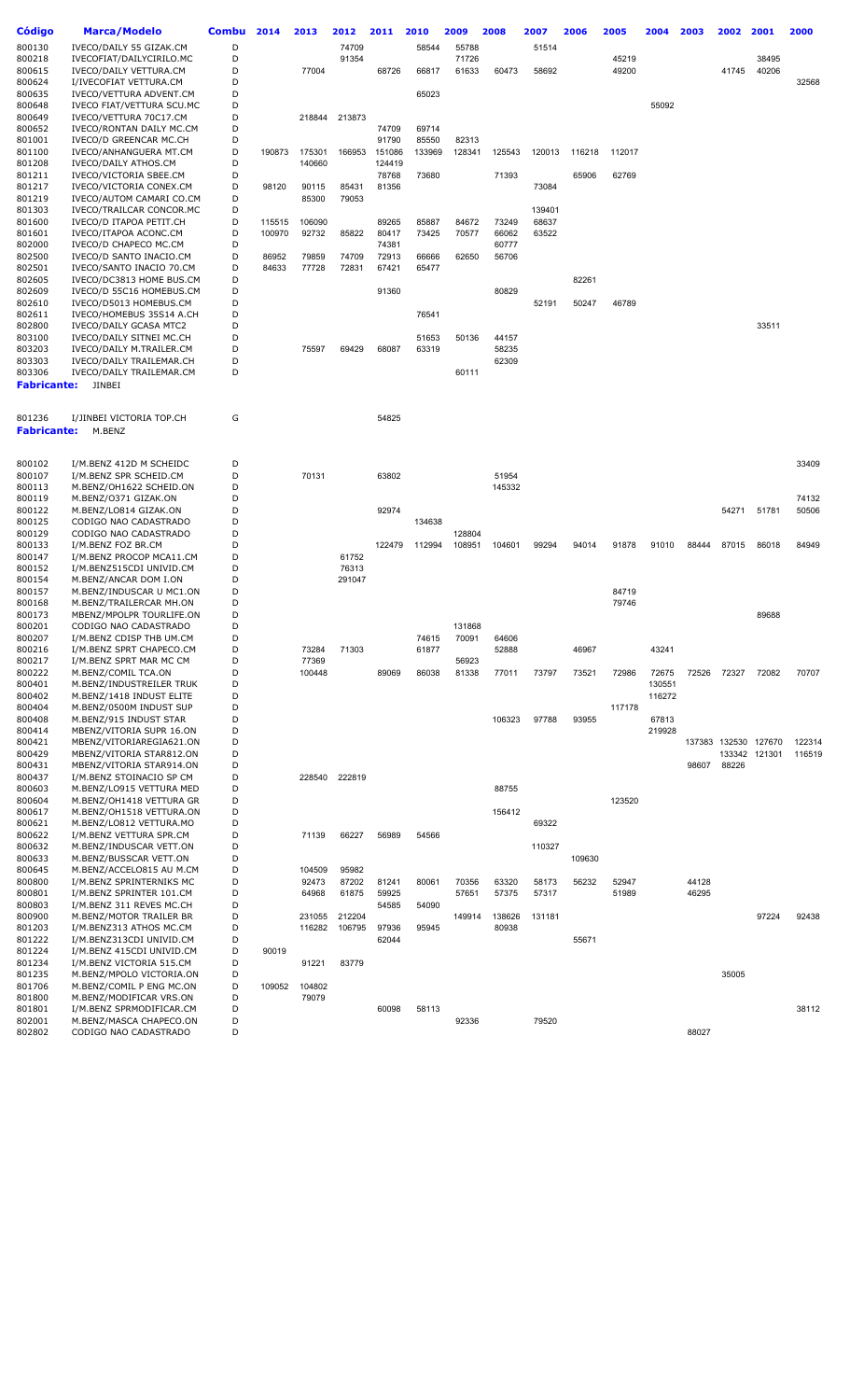| <b>Código</b>                | <b>Marca/Modelo</b>                                  | <b>Combu</b> | 2014            | 2013           | 2012   | 2011           | 2010           | 2009            | 2008   | 2007   | 2006   | 2005   | 2004            | 2003  | 2002  | 2001           | 2000           |
|------------------------------|------------------------------------------------------|--------------|-----------------|----------------|--------|----------------|----------------|-----------------|--------|--------|--------|--------|-----------------|-------|-------|----------------|----------------|
| 802900                       | M.BENZ/MCASA HOMETUR.ON                              | D            |                 |                |        |                |                |                 |        | 65954  | 64320  | 61635  | 59062           | 56596 | 54234 | 51433          | 49287          |
| 803002                       | CODIGO NAO CADASTRADO                                | D            |                 | 80417          | 77543  | 74728          | 73114          |                 |        |        |        |        |                 |       |       |                |                |
| 803301                       | M.BENZ/TRAILEMAR SUN.ON                              | D            |                 |                |        |                |                |                 | 77389  |        |        |        |                 |       |       | 60347          |                |
| 803304                       | I/M.BENZ 413 TRAILEMAR.CM                            | D            |                 |                |        | 63497          | 60509          |                 |        | 52530  |        |        |                 |       |       |                |                |
| 803308                       | I/M.BENZ311 TRAILEMAR.CH                             | D            |                 |                | 66595  |                |                |                 |        |        |        |        |                 |       |       |                |                |
| 810122                       | M.BENZ/LO812 GIZAK.MC                                | D            |                 |                |        |                |                |                 |        | 79676  |        |        |                 |       |       |                |                |
| <b>Fabricante:</b>           | <b>MARCOPOLO</b>                                     |              |                 |                |        |                |                |                 |        |        |        |        |                 |       |       |                |                |
|                              |                                                      |              |                 |                |        |                |                |                 |        |        |        |        |                 |       |       |                |                |
| 800202                       | MARCOPOLO/VOLARE TH UM                               | D            |                 |                |        |                |                | 111092          | 101985 |        | 81226  |        |                 |       |       |                |                |
| 800210<br>800212             | MARCOPOLO/VO RODY.MC<br>MARCOPOLO/VOLARE ADAP.MC     | D<br>D       |                 | 124938         |        | 163742         | 96734          | 142755<br>92298 |        |        | 112103 |        |                 |       |       | 53584          |                |
| 800213                       | MARCOPOLO/VOLARE TCA.ON                              | D            | 183572          | 175516         | 168605 | 161160         | 149681         |                 |        | 89250  | 88495  | 88355  | 83732           |       |       |                | 69705          |
| 800219                       | MPOLO/VOLA FURGOBENTO.ON                             | D            |                 |                |        |                |                | 95369           |        |        |        |        |                 |       |       |                |                |
| 800242                       | MARCOPOLO/VOL REVESC.MO                              | D            |                 | 143162         | 131933 |                |                |                 |        |        |        |        |                 |       |       |                |                |
| 800504                       | MARCOPOLO/V TRANSFORM MH                             | D            |                 |                |        | 78938          |                |                 |        |        |        |        |                 | 58759 | 57421 |                |                |
| 800631<br>800700             | MARCOPOLO/VOLARE VETT.ON<br>MARCOPOLO/VOL UNIVIDA.MC | D<br>D       |                 |                |        |                | 117254         |                 |        |        |        | 78085  | 68055           | 62503 |       |                |                |
| 801200                       | MARCOPOLO/VO ATHOS MC.ON                             | D            |                 |                | 117185 | 107767         | 103659         | 93823           | 83635  |        |        | 63876  |                 | 56453 |       |                | 47347          |
| 801700                       | MARCOPOLO/ENGEVEL MOV.ON                             | D            |                 |                |        | 170025         | 164019         | 159667          | 141997 |        |        |        |                 |       |       |                |                |
| 803103                       | MARCOPOLO/SITNEI UM.ON                               | D            | 128027          | 124184         |        | 117852 114444  |                |                 |        |        |        |        |                 |       |       |                |                |
| <b>Fabricante:</b>           | MOTOR-CASA                                           |              |                 |                |        |                |                |                 |        |        |        |        |                 |       |       |                |                |
|                              |                                                      |              |                 |                |        |                |                |                 |        |        |        |        |                 |       |       |                |                |
| 807000                       | MOTOR-CASA/MICROONIBUS                               | D            |                 | 112496         |        |                |                | 93546           | 84750  | 77241  | 73317  | 64318  | 62226           | 61723 | 57665 | 55346          | 48707          |
| 807001                       | I/MOTOR-CASA MICROONIBUS                             | D            |                 |                |        |                |                |                 |        |        |        |        |                 |       |       | 54260          | 50249          |
| 808000<br>808001             | MOTOR-CASA/ONIBUS<br>MOTOR-CASA/ONIBUS               | D<br>D       |                 | 183807         | 175054 |                | 149199         |                 | 130789 | 121089 | 112692 | 105038 | 96050           | 87854 | 80376 | 73713<br>73731 | 67434<br>67425 |
| 813000                       | MOTOR-CASA/CAMIONETA                                 | D            |                 | 83932          | 79938  | 76131          | 71579          | 68591           | 65728  | 62984  | 59655  | 53895  | 51645           | 49490 | 46269 | 43487          | 41671          |
| 813000                       | MOTOR-CASA/CAMIONETA                                 | G            |                 |                | 79390  |                |                |                 |        |        |        | 60602  |                 |       |       |                |                |
| 813001                       | I/MOTOR-CASA CAMIONETA                               | D            |                 |                | 82061  |                |                |                 |        |        |        |        |                 |       |       |                |                |
| 814000                       | MOTOR-CASA/CAMINHAO                                  | D            | 138755          | 130360         | 123808 | 118639         | 112132         | 107452          | 101086 | 94290  | 84707  | 79773  | 74265           | 71281 | 68929 | 65726          | 62100          |
| 814001<br>823000             | I/MOTOR-CASA CAMINHAO<br>MOTOR-CASA/CAMINHONETE      | D<br>G       |                 |                | 175998 |                |                |                 | 48668  | 139217 | 129472 |        | 111979<br>37303 |       | 96850 | 90072          | 83767          |
| 823000                       | MOTOR-CASA/CAMINHONETE                               | D            |                 | 76928          | 73264  | 69776          | 63529          | 56459           | 52556  | 48032  | 43525  | 41157  | 39431           | 36795 | 33974 | 32523          | 31406          |
| 823001                       | I/MOTOR-CASA CAMINHONETE                             | D            |                 |                | 78045  | 74531          |                |                 |        |        |        |        |                 |       |       |                |                |
| 825000                       | MOTOR-CASA/UTILITARIO                                | D            |                 |                | 134425 |                |                |                 |        | 92575  | 86892  | 81617  | 71245           | 70062 | 65323 | 62101          | 59420          |
| 825001                       | I/MOTOR-CASA UTILITARIO                              | D            |                 |                |        |                |                |                 |        |        | 48414  |        |                 |       |       |                | 32334          |
| <b>Fabricante:</b>           | PEUGEOT                                              |              |                 |                |        |                |                |                 |        |        |        |        |                 |       |       |                |                |
|                              |                                                      |              |                 |                |        |                |                |                 |        |        |        |        |                 |       |       |                |                |
| 800131                       | PEUGEOT/FOZ BR.CH                                    | D            |                 |                |        | 66444          |                |                 |        |        |        |        |                 |       |       |                |                |
| 800137                       | PEUGEOT/BETOCAR BOXER.CH                             | D            |                 |                | 78537  | 74045          |                | 68239           |        |        |        |        |                 |       |       |                |                |
| 800500<br>800503             | PEUGEOT/B TRANSFORM CM<br>PEUGEOT/B TRANSFORM CM     | D<br>D       |                 |                |        |                | 66748          |                 | 53874  |        |        |        |                 |       |       |                |                |
| 801204                       | PEUGEOT/BOXER ATHOSMC.CH                             | D            |                 | 76191          | 69975  | 64505          | 62472          | 52458           | 51198  |        |        |        |                 |       |       |                |                |
| 801701                       | PEUGEOT/BO ENGEVEL UM.CH                             | D            |                 |                |        |                | 70858          | 69293           | 65149  |        |        |        |                 |       |       |                |                |
| 803000                       | PEUGEOT/BOXER MAR MC CH                              | D            |                 |                | 78411  |                | 72774          | 66688           | 62720  |        |        |        |                 |       |       |                |                |
| 803001                       | PEUGEOT/BOXER ADAPTA.CH<br>PEUGEOT/TRAILEMAR BOX.CH  | D<br>D       |                 |                |        |                | 65313<br>70796 |                 | 60531  |        |        |        |                 |       |       |                |                |
| 803307<br><b>Fabricante:</b> | <b>RENAULT</b>                                       |              |                 |                |        |                |                |                 |        |        |        |        |                 |       |       |                |                |
|                              |                                                      |              |                 |                |        |                |                |                 |        |        |        |        |                 |       |       |                |                |
| 800115                       | RENAULT/SCHEID.CH                                    | D            | 69152           | 66486          | 64166  | 59212          | 53798          |                 |        |        |        |        |                 |       |       |                |                |
| 800155                       | RENAULT/FOZ BR MCASA.CH                              | D            | 144924          | 133101         |        |                |                |                 |        |        |        |        |                 |       |       |                |                |
| 800169                       | RENAULT/MARIMAR MCA06.CH                             | D            | 69717           |                |        |                |                |                 |        |        |        |        |                 |       |       |                |                |
| 800208                       | RENAULT/MASTER THB UM.CH                             | D            |                 |                |        | 62232          |                |                 |        |        |        |        |                 |       |       |                |                |
| 800220                       | RENAULT/INDUST PLATNO.CH                             | D            |                 |                |        |                |                | 48828           |        |        |        |        |                 |       |       |                |                |
| 800226<br>800230             | RENAULT/EUROHOME NEO.CH<br>RENAULT/CASADOCAMPING.CH  | D<br>D       |                 |                | 83319  | 78699<br>56517 | 78440<br>54734 |                 |        |        |        |        |                 |       |       |                |                |
| 800233                       | RENAULT/TRAILER MA 13.CH                             | D            |                 |                |        | 66295          |                |                 |        |        |        |        |                 |       |       |                |                |
| 800239                       | RENAULT/CHAPECO MC.CH                                | D            | 68718           | 63111          | 61121  |                |                |                 |        |        |        |        | 39419           |       |       |                |                |
| 800241                       | RENAULT/MT13M3 SETEC.CH                              | D            |                 |                | 63617  |                |                |                 |        |        |        |        |                 |       |       |                |                |
| 800250<br>800252             | RENAULT/NIKSCAP MCA05.CH<br>RENAULT/EUROHOME TOUR.CH | D<br>D       | 67554<br>102655 | 62042<br>94661 |        |                |                |                 |        |        |        |        |                 |       |       |                |                |
| 800602                       | RENAULT/MASTER CH VETT                               | D            |                 |                |        |                |                |                 |        |        |        | 39492  | 37792           |       |       |                |                |
| 800613                       | RENAULT/M VETTURA M.CH                               | D            |                 | 78437          | 74642  | 69335          | 65598          | 63229           | 60189  | 52549  |        | 47688  |                 |       |       |                |                |
| 800628                       | RENAULT/MASTER 101.CH                                | D            | 89376           | 86316          | 82192  |                | 52419          |                 |        |        | 49465  | 48752  |                 |       | 32234 |                |                |
| 801102                       | RENAULT/ANHANGUERA M3.CH                             | D            |                 |                | 55805  |                |                |                 |        |        |        |        |                 |       |       |                |                |
| 801212                       | RENAULT/VICTORIA DREW.CH                             | D            | 113731          | 99229          | 87438  | 83090          |                |                 | 70830  |        |        |        | 59175           |       |       |                |                |
| 801400<br>801401             | RENAULT/M SOBERANA UM.CH<br>RENAULT/MT13 SOBERANA.CH | D<br>D       | 94569           | 59744          | 58430  | 54854<br>74645 | 53186<br>71745 | 67946           | 62889  |        |        |        |                 |       |       |                |                |
| 801900                       | RENAULT/MAST SRB TRIP.CH                             | D            |                 |                |        |                |                | 70204           |        | 64616  |        |        | 54960           |       |       |                |                |
| 801901                       | RENAULT/M TRAILEMAR.CH                               | D            | 95614           | 84715          | 80007  | 74317          | 66291          | 65034           | 62178  |        |        |        |                 |       |       |                |                |
| 802200                       | RENAULT/MASTER NIKSMC.CH                             | D            | 101862          | 93552          |        | 73062          | 72140          |                 | 64535  |        |        | 55344  |                 |       | 48268 |                |                |
| 802602                       | RENAULT/M13M3 HOMEBUS.CH                             | D            |                 | 64831          | 62889  | 59101          | 53395          |                 | 47855  |        |        |        |                 |       |       |                |                |
| 802606<br>802607             | RENAULT/M11M3 HOMEBUS.CH<br>RENAULT/TREILAR.CH       | D<br>D       |                 | 44859          |        | 29824          |                | 25502           |        | 57940  |        |        |                 |       |       |                |                |
| 803101                       | RENAULT/M SITNEI MC.CT                               | D            | 61753           |                | 56716  |                |                | 47425           |        |        |        |        |                 |       |       |                |                |
| 803501                       | I/RENAULT KAN PERKONS.CH                             | G            |                 |                |        | 25687          |                | 22223           |        |        |        |        |                 |       |       |                |                |
| <b>Fabricante:</b>           | SCANIA                                               |              |                 |                |        |                |                |                 |        |        |        |        |                 |       |       |                |                |
|                              |                                                      |              |                 |                |        |                |                |                 |        |        |        |        |                 |       |       |                |                |
| 800110                       | SCANIA/K124 SCHEID EX.ON                             | D            |                 |                |        |                |                |                 | 238886 |        |        |        |                 |       |       |                |                |
| 800116                       | SCANIA/MPOLO GIZAK.ON                                | D            |                 |                |        | 105827         |                | 95117           |        |        |        |        |                 |       |       | 56440          |                |
| 800124<br>800171             | SCANIA/K113 TCA.ON<br>SCANIA/CASACAMPING CD.ON       | D<br>D       | 272424          |                | 358493 | 242225         | 229371         |                 |        |        |        |        | 184510          |       |       |                |                |
|                              |                                                      |              |                 |                |        |                |                |                 |        |        |        |        |                 |       |       |                |                |
|                              |                                                      |              |                 |                |        |                |                |                 |        |        |        |        |                 |       |       |                |                |